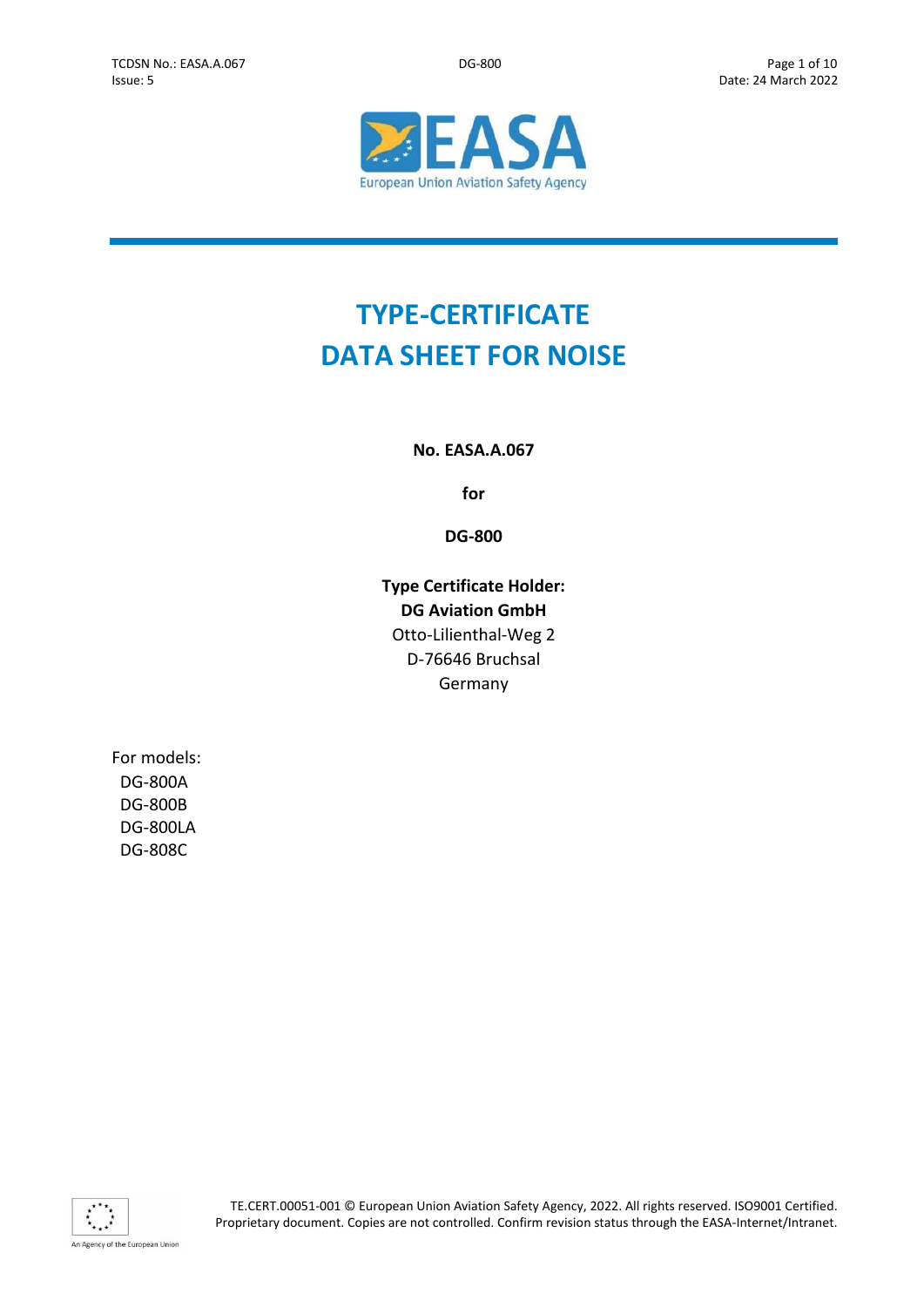## INTENTIONALLY LEFT BLANK

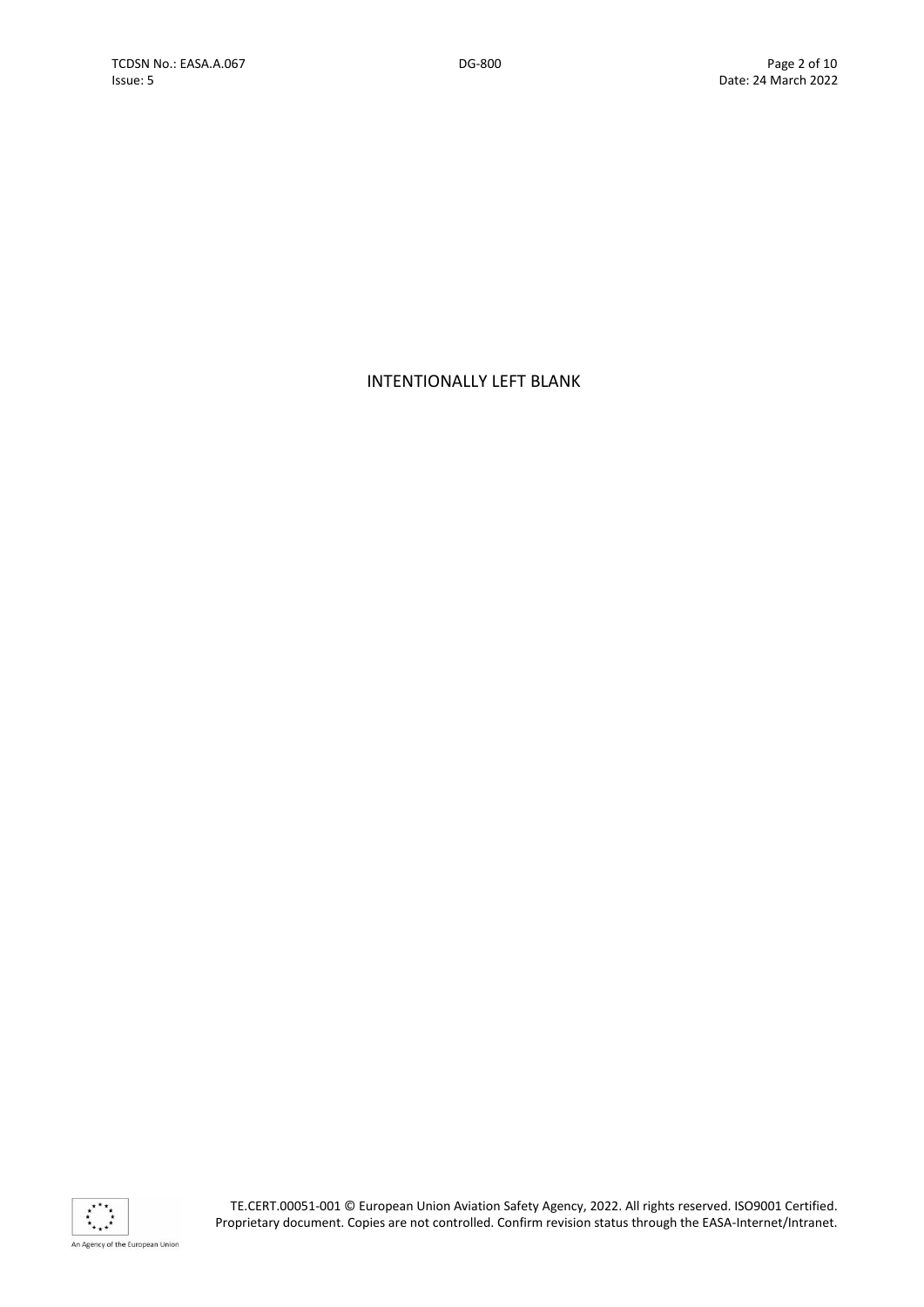| TCDSN No.: EASA.A.067<br>Issue: 5    |                                                |                                        |                | Page 3 of 10<br>Date: 24 March 2022 |
|--------------------------------------|------------------------------------------------|----------------------------------------|----------------|-------------------------------------|
| Type Certificate Holder <sup>1</sup> | <b>DG Aviation GmbH</b>                        | Aircraft Type Designation <sup>1</sup> | <b>DG-800A</b> |                                     |
| Engine Manufacturer <sup>1</sup>     | <b>BRP - Rotax GmbH &amp; Co.KG</b>            | Engine Type Designation <sup>1</sup>   | Rotax 505      |                                     |
| Noise Certification Basis            | Edition / Amendment<br>ICAO Annex 16, Volume I | Chapter <sup>1</sup>                   | 6              |                                     |

| Propeller<br>EASA | Propeller Type                                    | Additional modifications essential to meet the | <b>Maximum</b>                                                                 | Overflight dB(A)                   |                    | See   |      |
|-------------------|---------------------------------------------------|------------------------------------------------|--------------------------------------------------------------------------------|------------------------------------|--------------------|-------|------|
| Record No.        | Manufacturer <sup>1</sup>                         | Designation <sup>1</sup>                       | requirements or needed to attain the certificated<br>noise levels <sup>1</sup> | Take-Off<br>Mass <sup>1</sup> (kg) | Level <sup>1</sup> | Limit | Note |
| C1769             | <b>MT-Propeller</b><br><b>Entwicklung</b><br>GmbH | MT 136 R 75-1B                                 | None                                                                           | 525                                | 61.2               | 68.0  |      |

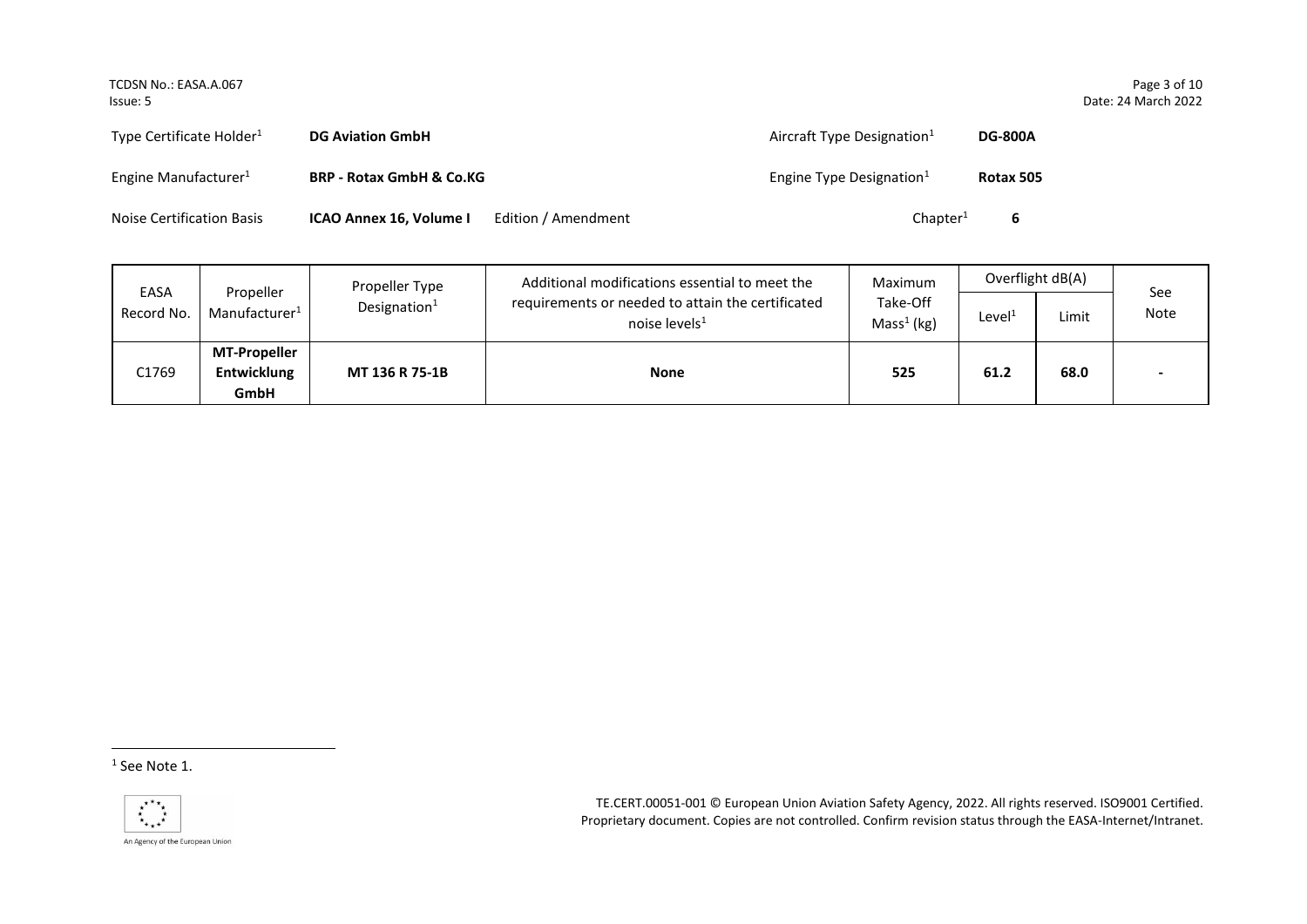| TCDSN No.: EASA.A.067<br>Issue: 5    |                         |                     |                                        | Page 4 of 10<br>Date: 24 March 2022 |
|--------------------------------------|-------------------------|---------------------|----------------------------------------|-------------------------------------|
| Type Certificate Holder <sup>1</sup> | <b>DG Aviation GmbH</b> |                     | Aircraft Type Designation <sup>1</sup> | <b>DG-800B</b>                      |
| Engine Manufacturer <sup>1</sup>     | Solo Kleinmotoren GmbH  |                     | Engine Type Designation <sup>1</sup>   | 262501                              |
| Noise Certification Basis            | ICAO Annex 16, Volume I | Edition / Amendment | Chapter <sup>1</sup>                   | 10 (10.4a)                          |

| EASA       |                                        | Propeller Type       | Additional modifications essential to meet the                                 | Maximum                            | Take-Off dB(A)   |       |             |
|------------|----------------------------------------|----------------------|--------------------------------------------------------------------------------|------------------------------------|------------------|-------|-------------|
| Record No. | Propeller<br>Manufacturer <sup>1</sup> | Designation $1$      | requirements or needed to attain the certificated<br>noise levels <sup>1</sup> | Take-Off<br>Mass <sup>1</sup> (kg) | Level $^{\rm 1}$ | Limit | See<br>Note |
| C1771      | Technoflug                             | KS-1G-152-R-122-()-B | <b>None</b>                                                                    | 525                                | 57.1             | 76.0  |             |

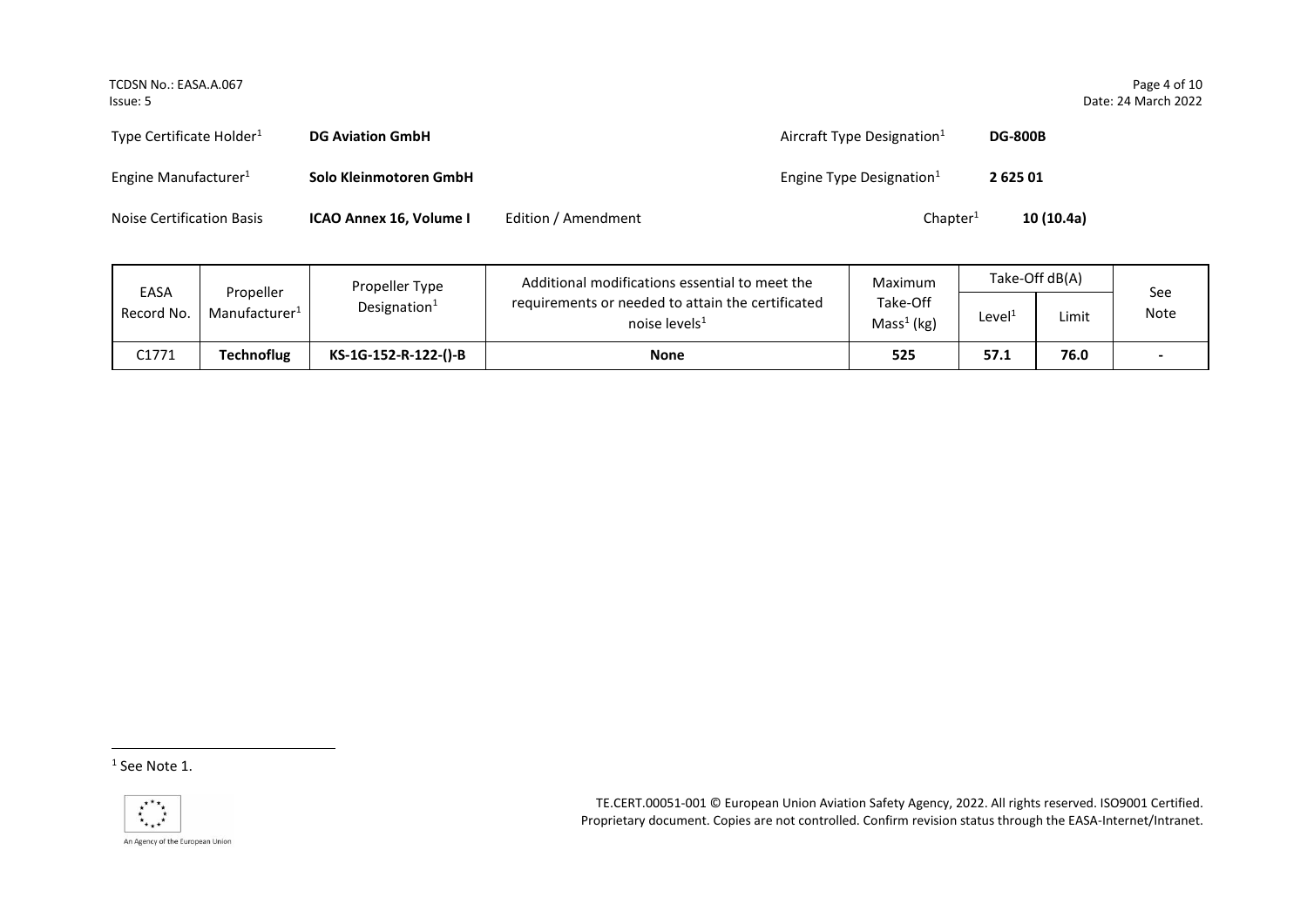| TCDSN No.: EASA.A.067<br>Issue: 5    |                         |                     |                                        |                | Page 5 of 10<br>Date: 24 March 2022 |
|--------------------------------------|-------------------------|---------------------|----------------------------------------|----------------|-------------------------------------|
| Type Certificate Holder <sup>1</sup> | <b>DG Aviation GmbH</b> |                     | Aircraft Type Designation <sup>1</sup> | <b>DG-800B</b> |                                     |
| Engine Manufacturer <sup>1</sup>     | Solo Kleinmotoren GmbH  |                     | Engine Type Designation <sup>1</sup>   | 2 625 01       |                                     |
| <b>Noise Certification Basis</b>     | ICAO Annex 16, Volume I | Edition / Amendment | Chapter <sup>1</sup>                   | 6              |                                     |

| <b>EASA</b> | Propeller                 | Propeller Type       | Additional modifications essential to meet the                                 | Maximum                  |                    | Overflight dB(A) |                          |
|-------------|---------------------------|----------------------|--------------------------------------------------------------------------------|--------------------------|--------------------|------------------|--------------------------|
| Record No.  | Manufacturer <sup>1</sup> | Designation $1$      | requirements or needed to attain the certificated<br>noise levels <sup>1</sup> | Take-Off<br>$Mass1$ (kg) | Level <sup>:</sup> | Limit            | See<br>Note              |
| C1772       | Technoflug                | KS-1G-152-R-122-()-B | <b>None</b>                                                                    | 525                      | 51.8               | 68.0             | $\overline{\phantom{0}}$ |

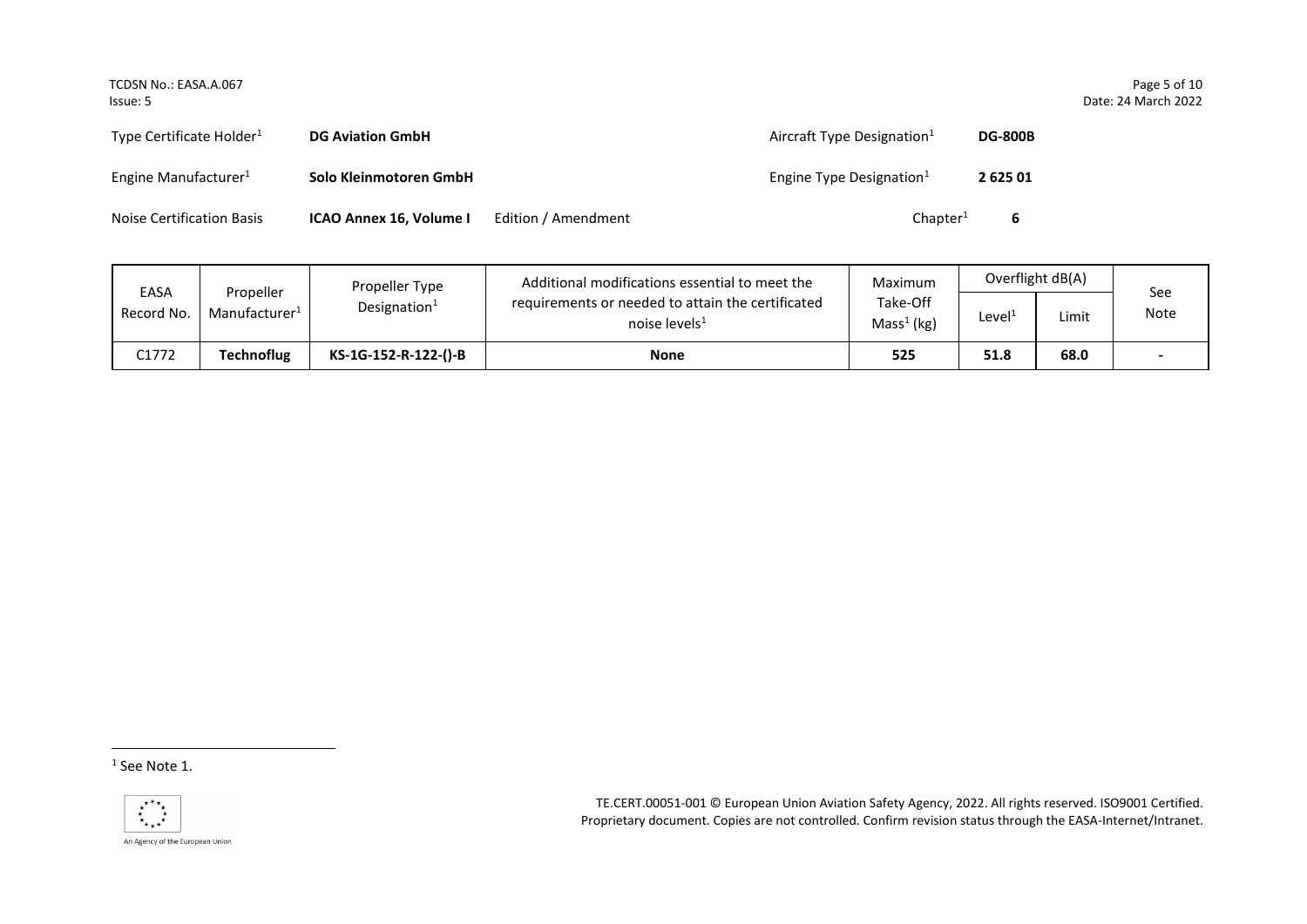| TCDSN No.: EASA.A.067<br>Issue: 5    |                                |                     |                                        |                | Page 6 of 10<br>Date: 24 March 2022 |
|--------------------------------------|--------------------------------|---------------------|----------------------------------------|----------------|-------------------------------------|
| Type Certificate Holder <sup>1</sup> | <b>DG Aviation GmbH</b>        |                     | Aircraft Type Designation <sup>1</sup> | <b>DG-800B</b> |                                     |
| Engine Manufacturer <sup>1</sup>     | Mid-West                       |                     | Engine Type Designation <sup>1</sup>   | <b>AE 50T</b>  |                                     |
| <b>Noise Certification Basis</b>     | <b>ICAO Annex 16, Volume I</b> | Edition / Amendment | Chapter <sup>1</sup>                   | 6              |                                     |

| <b>EASA</b> |                                        | Propeller Type       | Additional modifications essential to meet the                                 | Maximum                            | Overflight dB(A) |       |             |
|-------------|----------------------------------------|----------------------|--------------------------------------------------------------------------------|------------------------------------|------------------|-------|-------------|
| Record No.  | Propeller<br>Manufacturer <sup>1</sup> | Designation $1$      | requirements or needed to attain the certificated<br>noise levels <sup>1</sup> | Take-Off<br>Mass <sup>1</sup> (kg) | Level $^1$       | .imit | See<br>Note |
| C1770       | Technoflug                             | KS-1G-152-R-122-()-B | <b>None</b>                                                                    | 525                                | 51.8             | 68.0  |             |

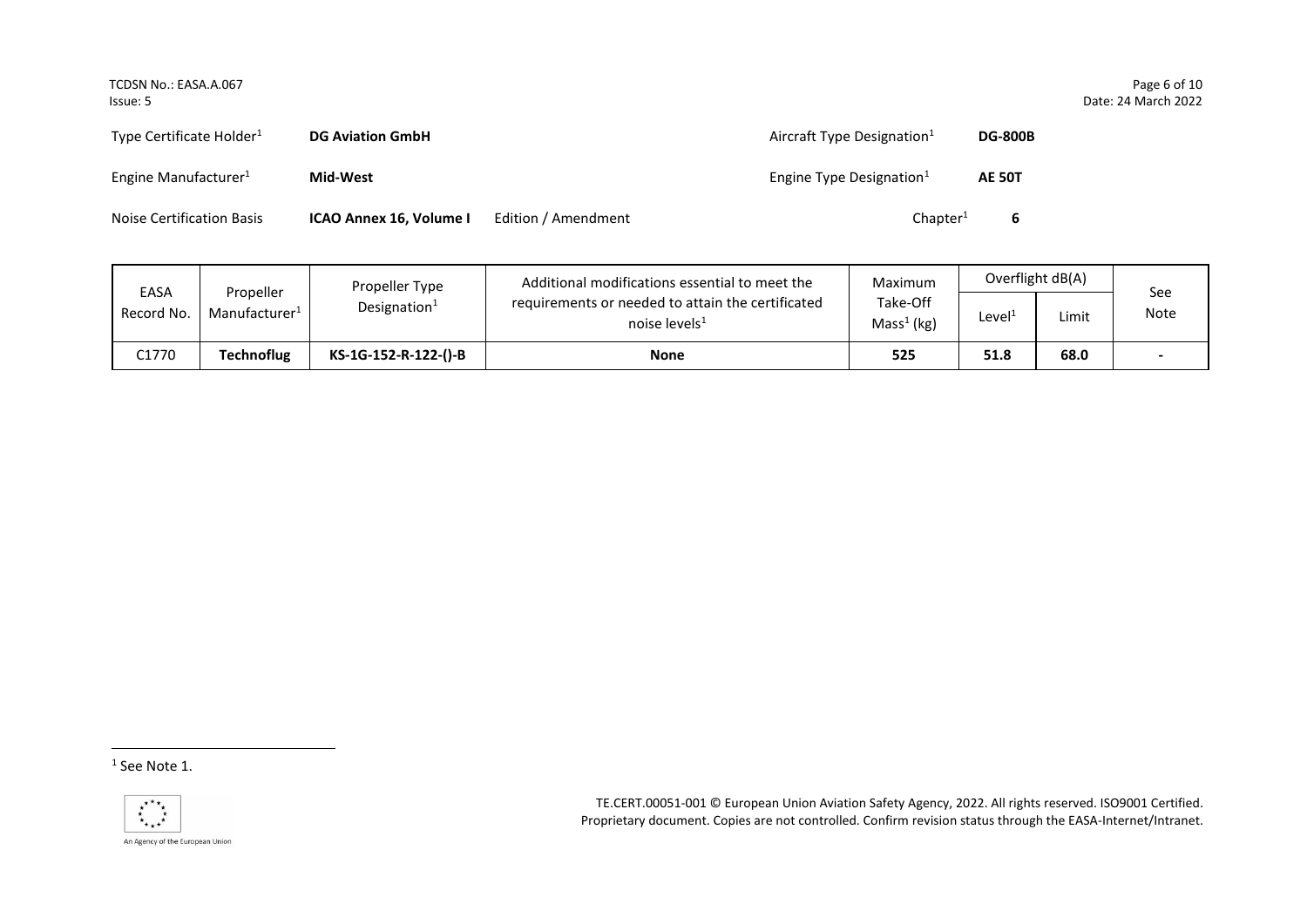| TCDSN No.: EASA.A.067<br>Issue: 5    |                                                       |                                        |                 | Page 7 of 10<br>Date: 24 March 2022 |
|--------------------------------------|-------------------------------------------------------|----------------------------------------|-----------------|-------------------------------------|
| Type Certificate Holder <sup>1</sup> | <b>DG Aviation GmbH</b>                               | Aircraft Type Designation <sup>1</sup> | <b>DG-800LA</b> |                                     |
| Engine Manufacturer <sup>1</sup>     | <b>BRP - Rotax GmbH &amp; Co.KG</b>                   | Engine Type Designation <sup>1</sup>   | Rotax 505       |                                     |
| Noise Certification Basis            | Edition / Amendment<br><b>ICAO Annex 16, Volume I</b> | Chapter <sup>1</sup>                   | 6               |                                     |

| EASA<br>Propeller<br>Manufacturer <sup>1</sup><br>Record No. |                                                                                                   | Propeller Type | Additional modifications essential to meet the | <b>Maximum</b>     | Overflight dB(A) |      | See |
|--------------------------------------------------------------|---------------------------------------------------------------------------------------------------|----------------|------------------------------------------------|--------------------|------------------|------|-----|
|                                                              | requirements or needed to attain the certificated<br>Designation $1$<br>noise levels <sup>1</sup> |                | Take-Off<br>Mass <sup>1</sup> (kg)             | Level <sup>1</sup> | Limit            | Note |     |
| C <sub>1773</sub>                                            | <b>MT-Propeller</b><br><b>Entwicklung</b><br>GmbH                                                 | MT 136 R 75-1B | <b>None</b>                                    | 480                | 59.8             | 68.0 |     |
| C1774                                                        | <b>MT-Propeller</b><br><b>Entwicklung</b><br>GmbH                                                 | MT 136 R 75-1B | <b>None</b>                                    | 450                | 59.9             | 68.0 |     |

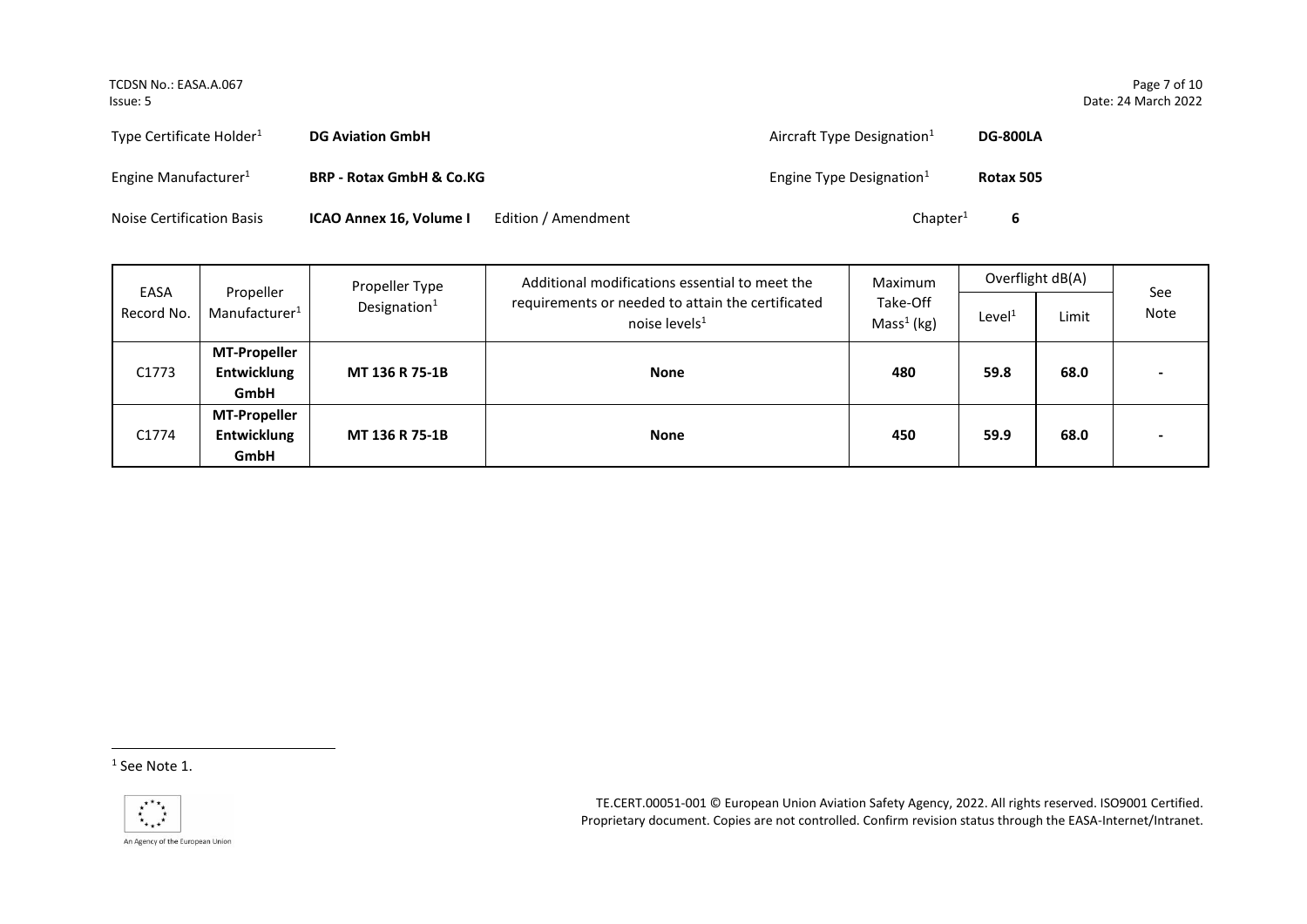| TCDSN No.: EASA.A.067<br>Issue: 5    |                                |                     |                                        |                | Page 8 of 10<br>Date: 24 March 2022 |
|--------------------------------------|--------------------------------|---------------------|----------------------------------------|----------------|-------------------------------------|
| Type Certificate Holder <sup>1</sup> | <b>DG Aviation GmbH</b>        |                     | Aircraft Type Designation <sup>1</sup> | <b>DG-808C</b> |                                     |
| Engine Manufacturer <sup>1</sup>     | Solo Kleinmotoren GmbH         |                     | Engine Type Designation <sup>1</sup>   | 262501         |                                     |
| Noise Certification Basis            | <b>ICAO Annex 16, Volume I</b> | Edition / Amendment | Chapter <sup>1</sup>                   | 10 (10.4b)     |                                     |

| EASA       | Propeller Type<br>Propeller | Additional modifications essential to meet the | Maximum                                                               | Take-Off dB(A)                     |                  | See   |             |
|------------|-----------------------------|------------------------------------------------|-----------------------------------------------------------------------|------------------------------------|------------------|-------|-------------|
| Record No. | Manufacturer <sup>1</sup>   | Designation $1$                                | requirements or needed to attain the certificated<br>noise levels $1$ | Take-Off<br>Mass <sup>1</sup> (kg) | Level $^{\rm 1}$ | Limit | <b>Note</b> |
| C2992      | <b>Technoflug</b>           | KS-1G-152-R-122-()-B                           | <b>None</b>                                                           | 600                                | 61.5             | 70.8  |             |
| C3679      | <b>Technoflug</b>           | KS-1G-152-R-122-()-B                           | <b>None</b>                                                           | 525                                | 57.1             | 70.0  |             |

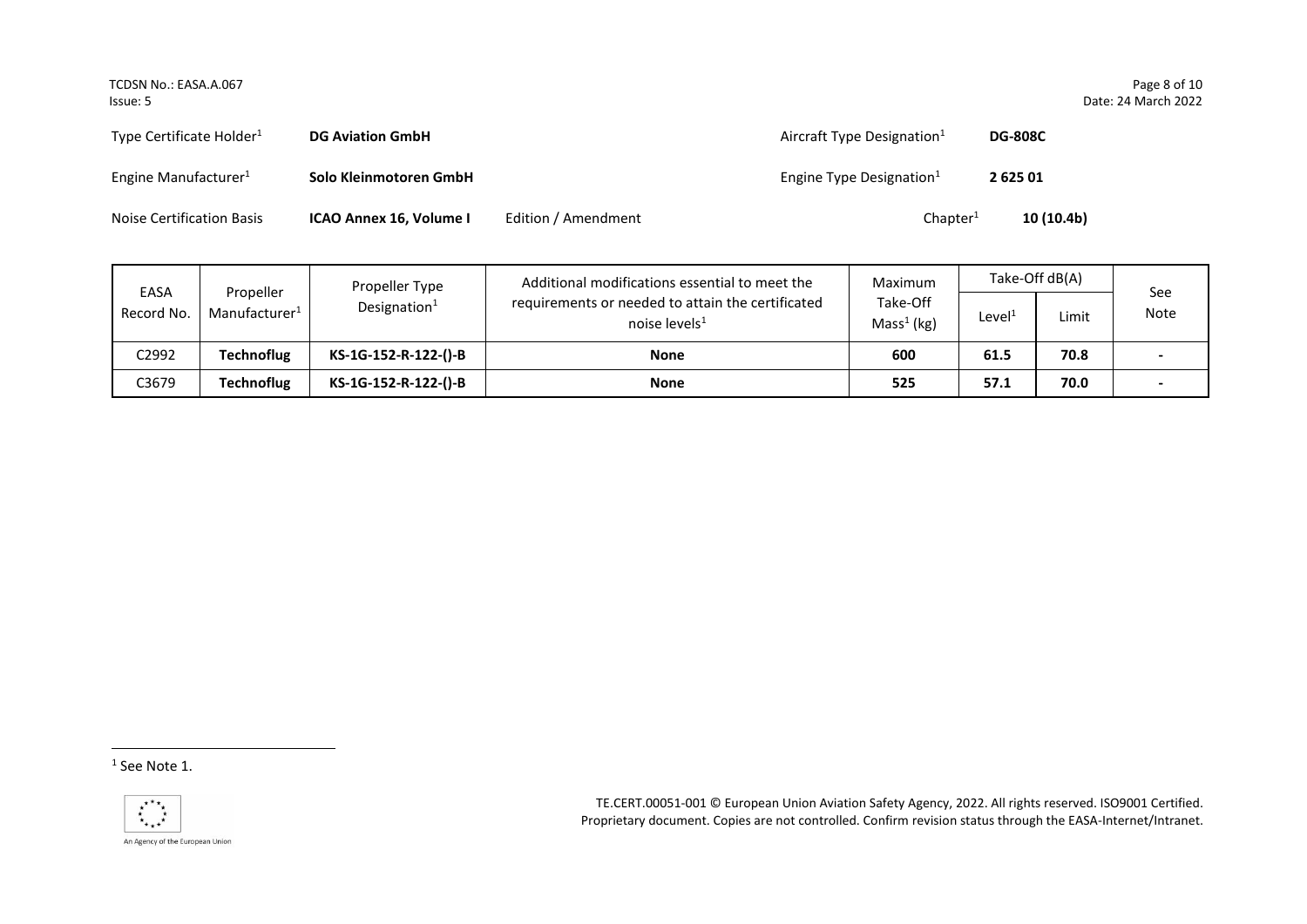#### **CS-36 Amendment level**

| ICAO.<br>I Amendment level<br>Annex<br>Volume I<br>Ίh         |  |   | ⊥∪ | -- | -- | -- |
|---------------------------------------------------------------|--|---|----|----|----|----|
| $\sim$<br>level<br>$-$<br>:S-36 Amendment<br>responding<br>ັບ |  | - |    |    |    |    |

#### **TCDSN EASA.A.067 Notes**

1. In cases where it is appropriate to issue a noise certificate, items so marked shall be included on EASA Form 45.